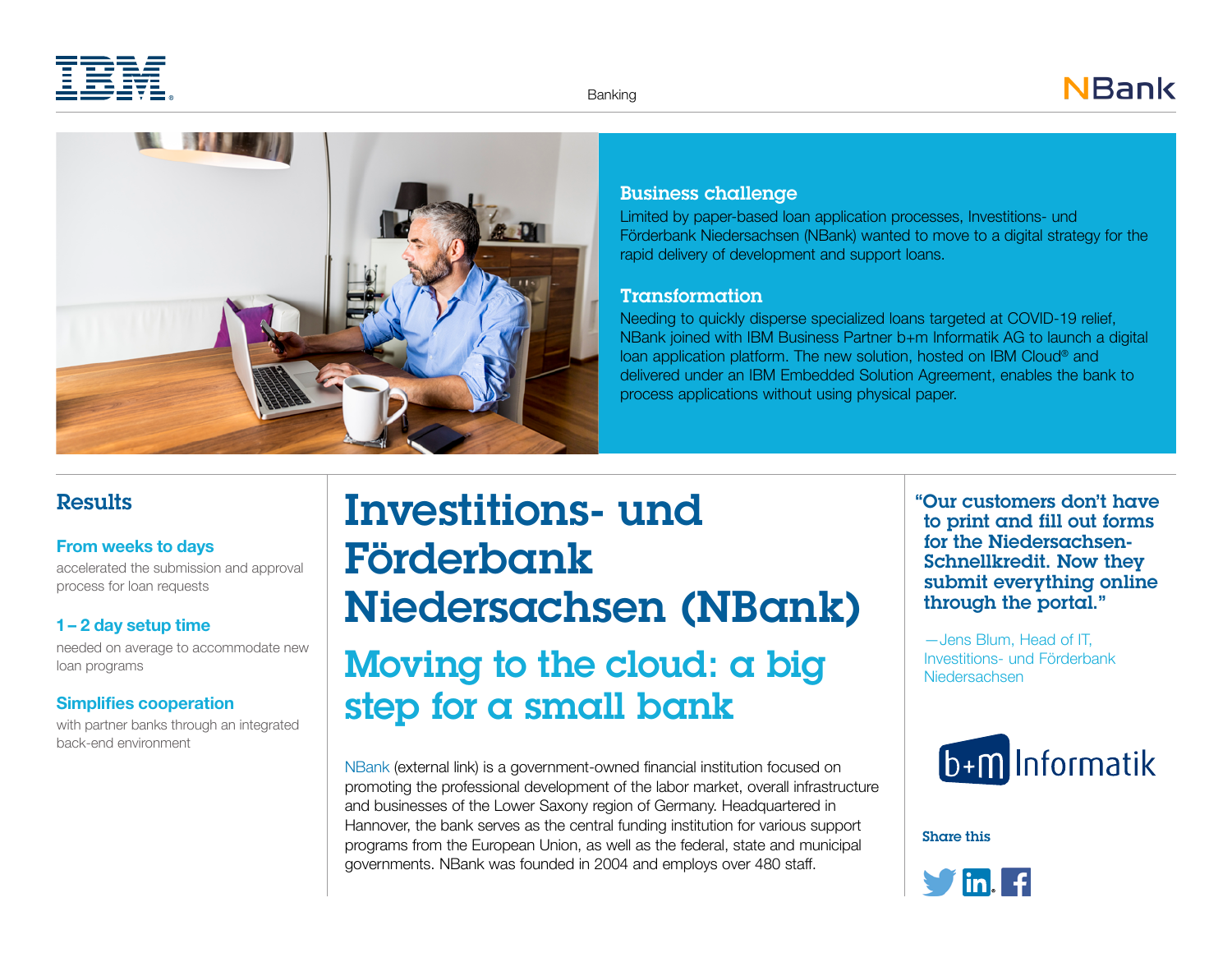## When times are tough

It's safe to say that 2020 has been a challenging year for everyone. Beyond the harrowing cost in human life, there are few facets of modern existence that have not been impacted. Schools are closed, weddings postponed, travel plans delayed or even cancelled. And to help keep lives safe, many businesses across the globe have been forced to close their doors for extended periods or entirely reimagine how they operate.

For larger, well-established companies with financial reserves and stores of capital, these measures can be weathered more easily. But for the self-employed or small businesses, surviving the far-reaching impact of the COVID-19 pandemic has become truly challenging.

To help offset some of these difficulties, the German government passed the "Geänderte Bundesregelung Kleinbeihilfen 2020" (or the Amended Federal Regulation on Small Business Aid 2020). Under this new program, many organizations could apply for special, fast-tracked loans that they can use to help maintain short-term liquidity, covering current operating costs such as wages, scheduled debt servicing or investments.

And to deliver these new offerings particularly to businesses in the Lower Saxony region of

Germany—the public bank for this geography, NBank, needed to make huge advances in its credit process, particularly regarding changes and extension in the IT-environment.

"The lending of auxiliary loans has always been a large part of our business," explains Jens Blum, Head of IT at NBank. "But the Corona-crisis boosted application numbers to another level. As a bank that has in the past lent special loans in more classic and in an only partly digital way, we hadn't focused on developing a full digital process we just didn't have to."

Blum continues, adding: "But with loans under the Niedersachsen-Schnellkredit [Lower Saxony Fast Credit] and the associated large number of applications, we definitely did not have the capacity in staff to accommodate that without a technical solution. In addition, we want to set ourselves up in time for the future with the introduction of the systems."

Beyond needing a system that could process loan applications efficiently, NBank also wanted to coordinate more effectively with the private and cooperative banks with which it partnered. In particular, NBank wanted to accelerate and develop its digital transformation.

Blum adds: "NBank is a development bank. It is our task to look to the future and to provide nonbureaucratic and fast support, so we must readily coordinate with all of our

partner banks. The Niedersachsen-Schnellkredit accelerates our timelines and saves personal resources. If we were going to get these funds out to the businesses and the people struggling due to the pandemic, we needed more technical support."

### Fast loans need fast solutions

NBank turned to IBM Business Partner b+m for support. And in October 2020, NBank launched a new, digital loan application platform that offers users a streamlined loan submission process. "Our customers don't have to print and fill out forms for the Niedersachsen-Schnellkredit," notes Blum. "Now they submit everything online through the portal."

The new solution relies on b+m Loan Application Portal (LAP) software to provide the front-end interface for applicants, while the b+m Loan Management System (LMS) manages the internal loan processing along with integration to outside partner bank platforms. And thanks to an IBM Embedded Solution Agreement (ESA) these applications are hosted in a private IBM Cloud, with the IBM® Cloud Kubernetes Service enabling the creation of a security-focused virtual private cloud environment for NBank.

"NBank has made a great effort to cushion the economic losses of the Lower Saxony economy caused by the Corona crisis," comments Frank "The challenges for cloud operations in Germany lie primarily in the area of regulation and data security. Our banking industry has some of the strictest requirements in the world."

—Frank Kaltwasser, Key Account Manager, IBM Business Partner b+m Informatik AG

Kaltwasser, Key Account Manager at b+m. "And this expansion of the credit business area with the 'Niedersachsen-Schnellkredit' was only possible with new technical framework conditions, which is why NBank decided to break new ground here on the basis of the b+m credit platform and with IBM as a cloud hosting partner."

However, the transition to cloud is not always easy, as Kaltwasser clarifies: "The challenges for cloud operations in Germany lie primarily in the area of regulation and data security. Our banking industry has some of the strictest requirements in the world—overseen by the Federal Financial Supervisory Authority (BaFin). And violations of these requirements are usually strictly sanctioned."

Another factor that makes German banks routinely skeptical about cloud operations is their concern with data security—in particular, how a cloud